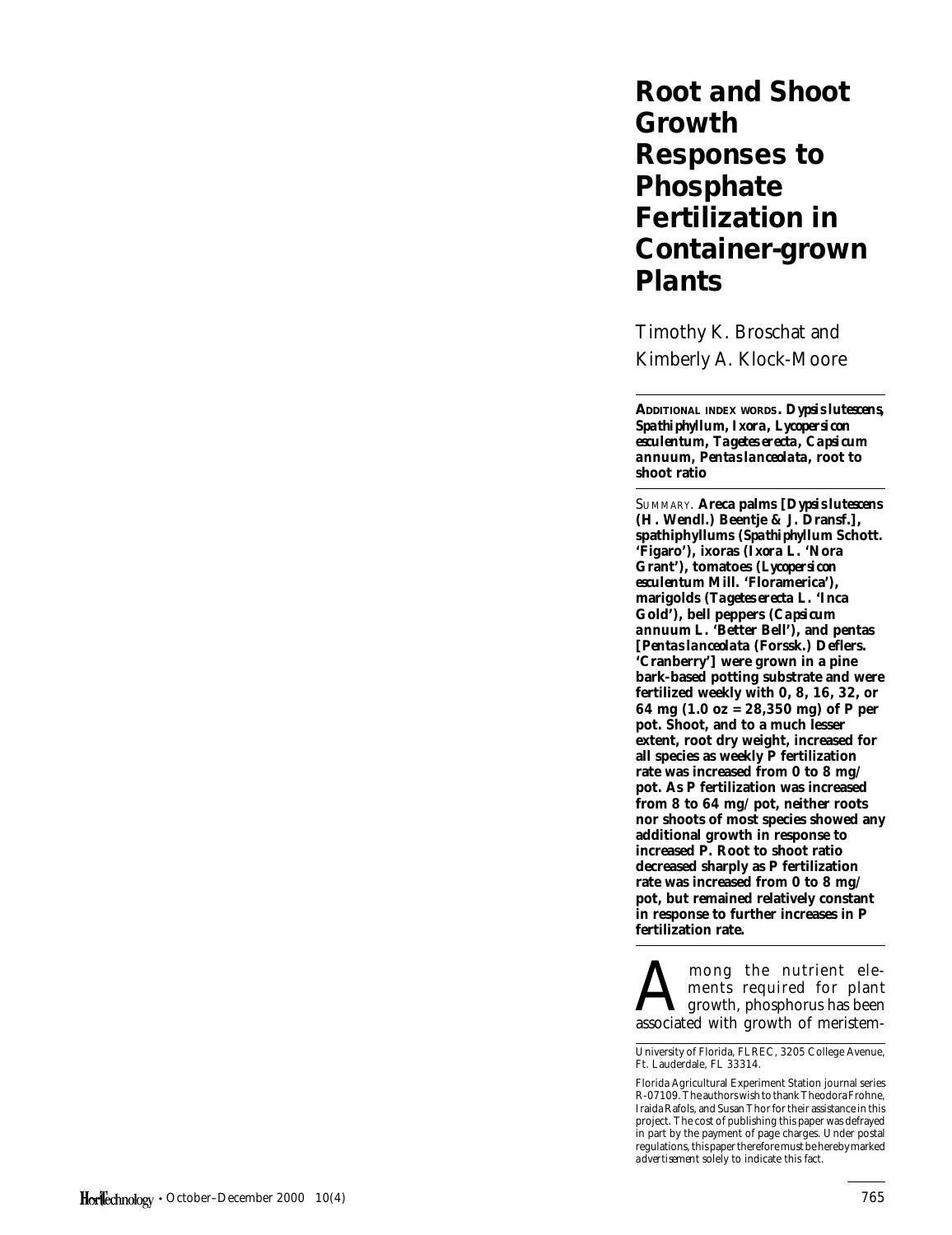**Table 1. Planting and harvest dates for seven species of container-grown plants.**

| <b>Species</b> | <b>Planting date</b> | <b>Harvest date</b> |  |
|----------------|----------------------|---------------------|--|
| Areca palm     | 29 Mar. 1999         | 27 July 1999        |  |
| Bell pepper    | 19 Apr. 1999         | 26 May 1999         |  |
| Ixora          | 29 Mar. 1999         | 6 July 1999         |  |
| Marigold       | 19 Apr. 1999         | 2 June 1999         |  |
| Pentas         | 19 Apr. 1999         | 7 June 1999         |  |
| Spathiphyllum  | 29 Mar. 1999         | 3 Aug. 1999         |  |
| Tomato         | 29 Mar. 1999         | 26 Apr. 1999        |  |

atic tissue and in particular, root growth (Tisdale et al., 1985; Wittwer, 1969;). There is a widespread belief that P fertilization stimulates root growth over shoot growth. In a review on root to shoot ratios in trees, Harris (1992) cited seven examples of books or manuals on tree care that either stated or implied that P primarily promotes root growth and N shoot growth. However, none of these references provided any experimental data to support this dogma. The belief that P fertilization preferentially stimulates root growth over shoot growth has led to the practice of providing high P content starter fertilizers to promote rapid transplant establishment of horticultural plants (Wittwer, 1969), again without experimental evidence that high P fertilizers are beneficial to root growth. There is some evidence that P-starved roots grow and branch profusely when P is added to their environment (Drew and Saker, 1978), but nothing to indicate that roots of previously P-starved plants grow any faster than their shoots, or that addition of higher levels of P increases either root or shoot growth rates above that of minimally P-sufficient plants. Indeed, Anghinoni and Barber (1980) showed that P starvation, rather than its provision, increased root to shoot dry weight ratios in corn (*Zea mays* L.), and Dufault (1985) found that root to shoot ratios decreased with increasing P fertilization levels in celery [*Apium graveolens* var. *dulce* (Mill.) Pers.] transplants. Other studies showed that P had no effect on either root growth or root to shoot ratio in a wide range of plants (Dufault and Schultheis, 1994; Melton and Dufault, 1991; Weston and Zandstra, 1989; Yeager and Wright, 1981). The purpose of this study was to determine the root and shoot growth responses to P fertilization in a wide range of container-grown horticultural plants.

## **Materials and methods**

Liners of areca palm, and plugs of

'Figaro' spathiphyllum, 'Nora Grant' ixora, 'Floramerica' tomato, 'Inca Gold' marigold, 'Better Bell' bell pepper, and 'Cranberry' pentas were transplanted into 3.8-L (1-gal) plastic containers using a 5 pine bark : 4 sedge peat : 1 sand (by volume) substrate amended with Micromax (Scotts Co, Marysville, Ohio) at 890  $\rm g\cdot m^{\text{-}3}$  (1.5 lb/yard $^{\text{3}}$ ) and dolomitic limestone at 7.1 kg·m<sup>-3</sup> (12 lb/ yard<sup>3</sup>). Ten replicate plants of each treatment were arranged in a completely randomized design within each species. Each pot received 50 ml (16.9 fl. oz) of a liquid fertilizer solution weekly containing 80 mg  $(0.0028 \text{ oz.})$  of both N and K from  $NH_4NO_3$  and  $K_2SO_4$  and 0, 8, 16, 32, or 64 mg of P from  $\text{NaH}_{2}\text{PO}_{4}$ .

Plants were grown in an opensided greenhouse with a maximum PPFD of about  $1800 \mu E \cdot m^{-2} \cdot s^{-1}$  except for the spathiphyllums which were grown under shade (about 400  $\mu$ E·m<sup>-2</sup>·s<sup>-1</sup>) within the same greenhouse. All pots received about 2 cm (0.8 inches) of water daily from overhead irrigation. All plants for a particular species were harvested when most of the plants reached a marketable size for a #1 container. Planting and harvest dates for each species are shown in Table 1. Shoots were cut off at soil level and roots were rinsed free of potting substrate before drying at  $60 °C$  (140  $°F$ ) for dry weight determination. Data were analyzed by regression analysis using Table Curve 2D (SPSS, Chicago, Ill.) with the simplest models having the highest  $R^{\scriptscriptstyle 2}$  values and tightest confidence intervals being selected.

## **Results and discussion**

Plants of all species were extremely stunted when grown with no supplemental P, and shoot dry weight increased sharply for all species as P applied per pot was increased from 0 to 8 mg/week (Figs. 1 and 2; Table 2). For most species, shoot dry weight showed little or no increase as P fertilization rate was increased from 8 to 64 mg/week. Shoot dry weight of bell peppers and areca palms appeared to decrease slightly as P fertilization rate was increased beyond 16 mg/week.

Root dry weight remained relatively constant for tomatoes and marigolds as P was increased from 0 to 64 mg/week (Fig. 1). However, bell peppers, pentas, ixoras, areca palms, and spathiphyllums showed a slight increase in root dry weight as P was increased from 0 to 8 mg/week (Figs. 1 and 2). For ixoras and spathiphyllums, root dry weight increased slightly at higher P fertilization rates, but areca palm root dry weight began to decrease at P fertilization rates of 16 mg/week or higher (Fig. 2).

Root to shoot ratios decreased with increasing P fertilization for tomatoes and marigolds (Fig. 1). Root to shoot ratio was highly variable for marigolds. For all other species, however, root to shoot ratios decreased sharply as P was increased from 0 to 8 mg/week, but remained relatively constant as P was further increased from 8 to 64 mg/ week. These data demonstrate that



**Fig. 1. Root and shoot growth responses to P fertilization in tomatoes, bell peppers, marigolds, and pentas. 28.35 g = 1.0 oz.**